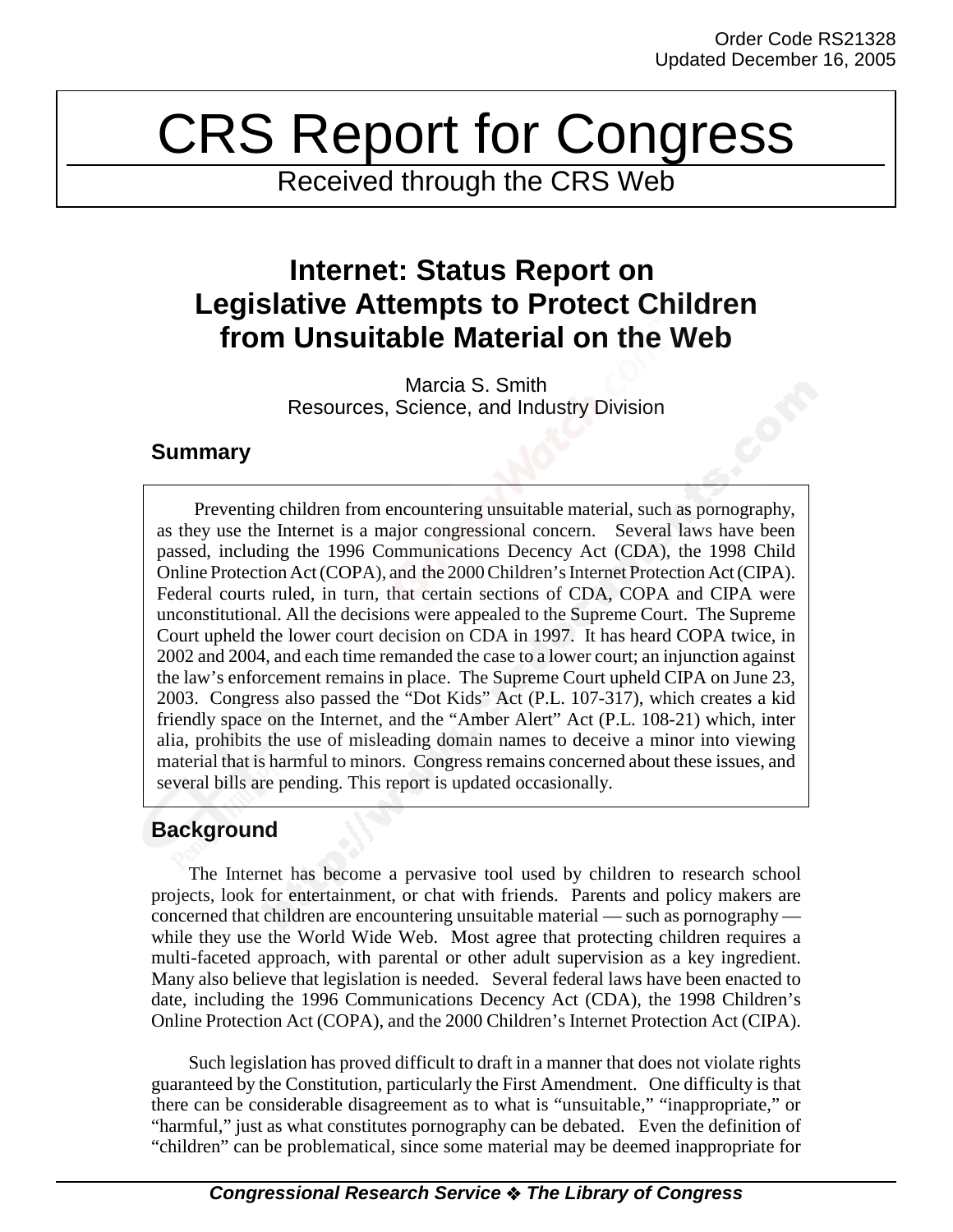a pre-teen, but might not be deemed inappropriate for a senior in high school. (Sexually explicit e-mail was addressed in the CAN-SPAM Act. See CRS Report RL31953.)

#### **1996 Communications Decency Act (CDA)**

Congress passed the Communications Decency Act (CDA) as Title V of the 1996 Telecommunications Act (P.L. 104-104), on February 8, 1996. That day, the American Civil Liberties Union (ACLU) filed suit against portions of the CDA; the American Library Association (ALA) and others filed suit later. They challenged two sections of the law  $-47$  U.S.C. § 223(d) and 47 U.S.C. § 223(a)(1)(B) — that made it a crime to engage in "indecent" or "patently offensive" speech on computer networks if the speech could be viewed by a minor (defined as under 18). The plaintiffs argued that the provisions were unconstitutional because they prohibited speech protected by the First Amendment, and the terms indecent and patently offensive were overbroad and vague. In June 1996, a special three-judge panel of the U.S. District Court in Philadelphia, established under procedures set forth in the CDA, agreed. It issued a preliminary injunction barring enforcement of those provisions. Under the CDA, the government could appeal the case directly to the Supreme Court, which it did. (For more information, see CRS Report 97-660). In *Reno v. American Civil Liberties Union*, 521 U.S. 844 (1997), the Supreme Court upheld the lower court's ruling that the provisions were unconstitutional. Specifically, it found that, with regard to the use of the term "indecent," the CDA "is a blanket restriction on speech" and could be found to be constitutional only if it "serves to promote a compelling interest" and is the "least restrictive means to further the articulated interest."1 The Court did not find that it met those tests.

In 2003, Congress passed the PROTECT Act (P.L. 108-21), which amended CDA by substituting "child pornography" for "indecent." Thus, it now bans obscenity and child pornography, neither of which is protected by the First Amendment. Therefore the act no longer raises the constitutional issues that formed the basis of that Supreme Court ruling (see CRS Report 95-804 for more information).

A suit was filed in December 2001 by Barbara Nitke, the National Coalition for Sexual Freedom ([http://www.ncsfreedom.org/] and others to overturn section  $223(a)(1)(B)$  as it relates to obscenity (Nitke v. Ashcroft, 253 F. SUPP. 2D 587 (S.D.N.Y.) 2003). A special three-judge panel of the U.S. District Court for the Southern District of New York rejected the arguments in July 2005.<sup>2</sup>

#### **1998 Child Online Protection Act (COPA)**

Congress next passed the Child Online Protection Act (COPA), as Title XIV of the FY1999 Omnibus Appropriations Act (P.L. 105-277), signed into law October 21, 1998. COPA prohibits communication of material that is "harmful to minors" on a website that seeks to earn a profit. COPA defines minor as under the age of 17, instead of 18 as in

<sup>&</sup>lt;sup>1</sup> As quoted in CRS Report 95-804, Obscenity and Indecency: Constitutional Principles and Federal Statutes, by Henry Cohen

 $^2$  McCullagh, Declan. Judges Refuse to Overturn Net Obscenity Law. c|net news.com, July 26, 2005, 09:56:00 PDT.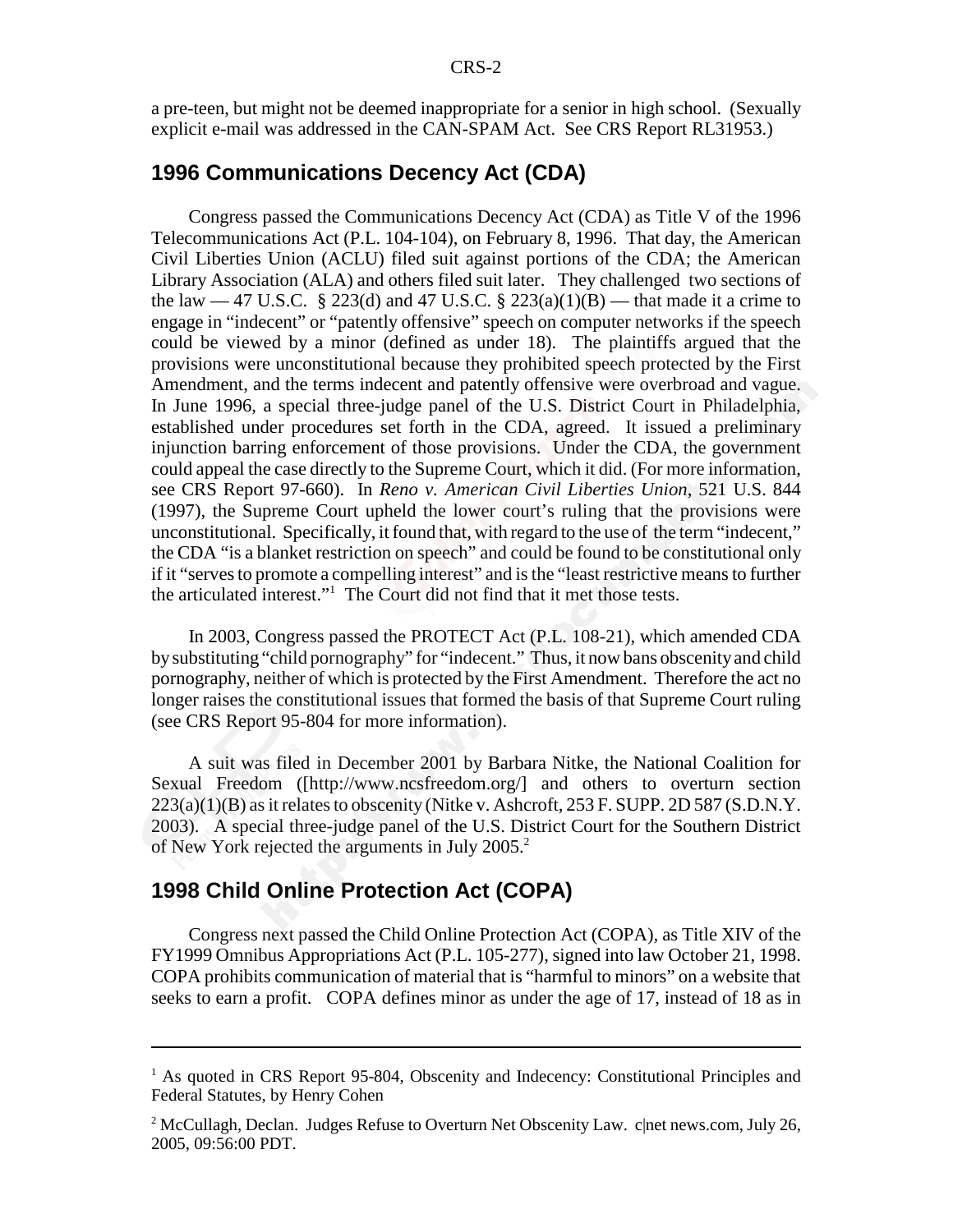CDA. The term "material that is harmful to minors" is defined as "any communication, picture, image, graphic image file, article, recording, writing, or other matter of any kind that is obscene or that (A) the average person, applying contemporary community standards, would find, taking the material as a whole and with respect to minors, is designed to appeal to, or is designed to pander to, the prurient interest; (B) depicts, describes, or represents in a manner patently offensive with respect to minors an actual or simulated sexual act or sexual contact, actual or simulated normal or perverted sexual act, or a lewd exhibition of the genitals or post-pubescent female breast; and (C) taken as a whole, lacks serious literary, artistic, political or scientific value for minors."

Congress reportedly was optimistic that COPA would survive constitutional challenges because of the stated exceptions for communications that had literary, artistic, political or scientific value, its application only to commercial sites, and use of "harmful to minors" rather than "indecent." The definition of "harmful to minors" was based on the obscenity test created in *Miller v. California*, thereby requiring jurors to apply "contemporary community standards" when assessing material. The ACLU filed suit challenging the constitutionality of COPA, arguing that it violated the First Amendment rights of adults, and did not use the least restrictive means to advance a compelling government interest. A preliminary injunction was issued against enforcement on the act in February 1999, which was upheld by the Third Circuit Court of Appeals in June 2000. The Third Circuit ruled that the act was unconstitutional because its use of "community standards" resulted in material available to a nationwide audience being judged by the standards of the community most likely to be offended, since one cannot make material on the Internet available in some communities but not in others.

The Department of Justice appealed the Third Circuit's decision to the Supreme Court. In May 2002, the Supreme Court held that COPA's use of the term "community standards" alone did not make the statute unconstitutional and vacated the Third Circuit's decision. However, the Court expressed no view as to whether COPA was unconstitutional for other reasons, remanded the case to the Third Circuit, and allowed the preliminary injunction to remain in effect. The Third Circuit again ruled in March 2003 that the law was unconstitutional. That decision was also appealed to the Supreme Court. On June 29, 2004, the Court affirmed the Third Circuit's preliminary injunction, but did not rule on whether the act is unconstitutional, instead remanding the case to the Third Circuit for trial. The Court concluded that the government did not demonstrate that COPA was the least restrictive means of achieving the goal; that, for example, the use of filters may be more effective. (See CRS Report 95-804.)

COPA also created a Child Online Protection Commission to study methods to help reduce access by minors to material that is harmful to minors. The COPA Commission released its report in October 2000 [http://www.copacommission.org/report/], concluding that a combination of public education, consumer empowerment technologies and methods, increased enforcement of existing laws, and industry action was needed. Also in 1998, Congress directed (in P.L. 105-314, the Sexual Predators Act) the National Research Council (NRC) to conduct a study on how to limit the availability of pornography on the Internet. The 2002 NRC report, *Youth, Pornography, and the Internet*, similarly concluded that a multi-faceted approach was needed.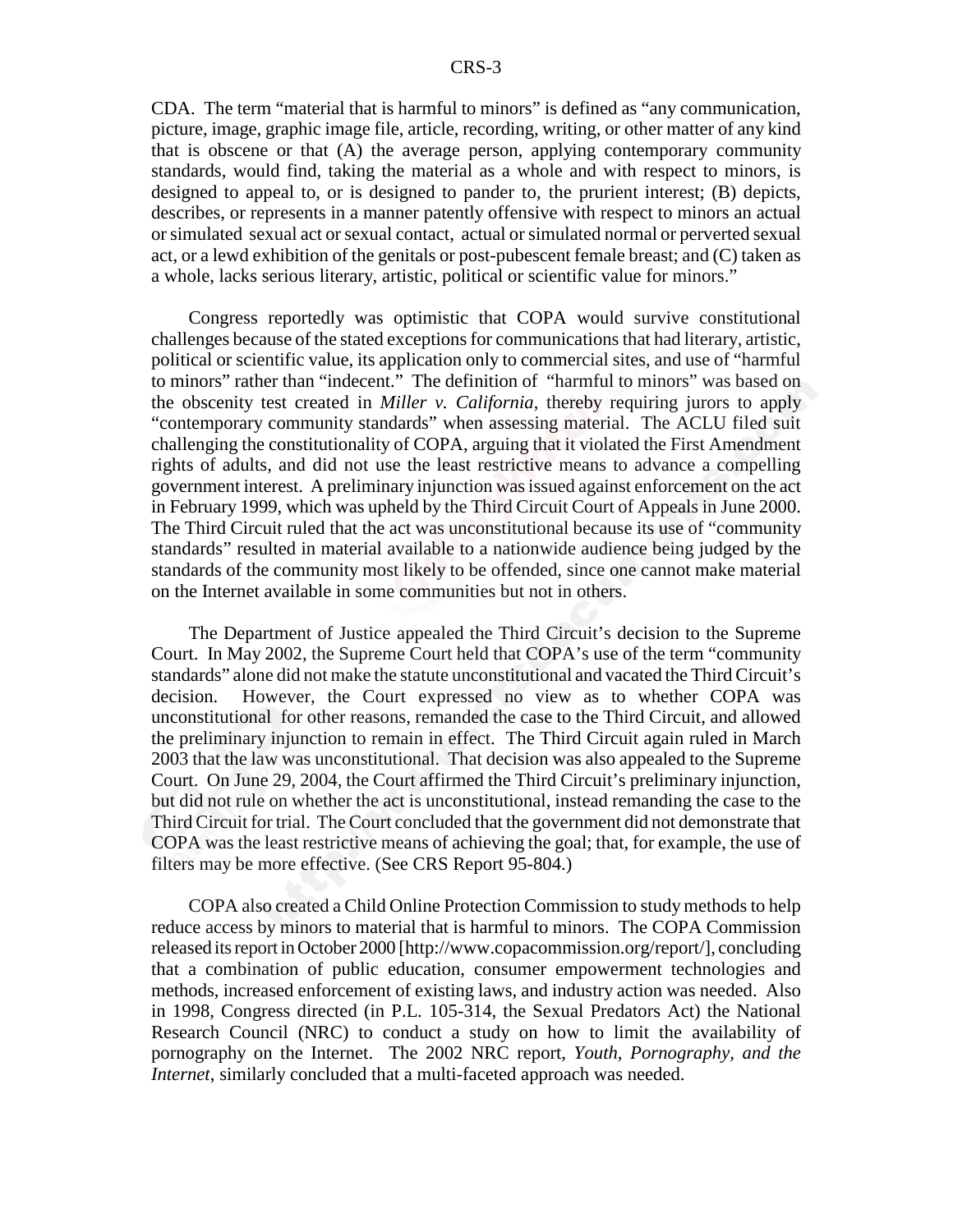#### **2000 Children's Internet Protection Act (CIPA)**

Congress next passed the Children's Internet Protection Act (CIPA) as Title XVII of the FY2001 Consolidated Appropriations Act (P.L. 106-554), signed into law on December 21, 2000. The law requires schools and libraries that receive federal funding to use filtering technologies to block from minors Web pages that contain material that is obscene, child pornography, or harmful to minors.<sup>3</sup> CIPA also requires libraries receiving federal funds to block websites containing obscene material or child pornography from access by adults. Minors are defined as persons under 17. The term "harmful to minors" is defined differently than in COPA. In CIPA, it is any " picture, image, graphic image file, or other visual depiction that (A) taken as a whole and with respect to minors, appeals to a prurient interest in nudity, sex, or excretion; (B) depicts, describes, or represents in a patently offensive way with respect to what is suitable for minors, an actual or simulated sexual act or sexual contact, actual or simulated normal or perverted sexual act, or a lewd exhibition of the genitals; and (C) taken as a whole, lacks serious literary, artistic, political or scientific value as to minors." An exception allows blocking features to be disabled by an adult to allow access for "bona fide research or other lawful purposes." For more detail on CIPA's provisions, see CRS Report RS20036 and CRS Report 95-804.

The ALA and ACLU challenged sections  $1712(a)(2)$  and  $1721(b)$  as they apply to public libraries only. Opponents of the law say the software required to block the material cannot determine which material is protected by free speech. They also say that the law is unenforceable, censors speech to adults as well as children, is overbroad and vague, and denies those without home computers the same access to information. In May 2002, a three-judge federal district court in Philadelphia established under the terms of CIPA ruled that "it is currently impossible ... to develop a filter that neither underblocks nor overblocks a substantial amount of speech."<sup>4</sup> The court ruled that public libraries cannot be forced to use Internet blocking systems because they might also block access to sites that contain information on subjects such as breast cancer, homosexuality, or sperm whales. As provided for in CIPA, the Department of Justice appealed the case directly to the Supreme Court, which upheld the constitutionality of CIPA on June 23, 2003 (see CRS Report 95-804). The ALA decried the court's decision (see [http://www.ala.org/cipa]).

#### **2002 "Dot Kids" Act (P.L. 107-317)**

The  $107<sup>th</sup>$  Congress approached the issue from the aspect of creating or regulating the use of domain names. Website addresses actually are a series of numbers, but to make the Internet more user friendly, the Domain Name System was created to provide a simple address (e.g., [http://www.congress.gov]) that corresponds to the website's numerical address (see CRS Report 97-868). Top Level Domains (TLDs) appear at the end of a Web address. They can be given a generic designation ("gTLD") such as .com, or a country code ("ccTLD") such as .us for the United States. TLDs are assigned by the

 $3$  The No Child Left Behind Act (P.L. 107-63) applies this requirement to schools receiving educational technology (EdTech) grants established under that act.

<sup>4</sup> O'Harrow Jr, Robert. Washington Post, June 1, 2002, p. A01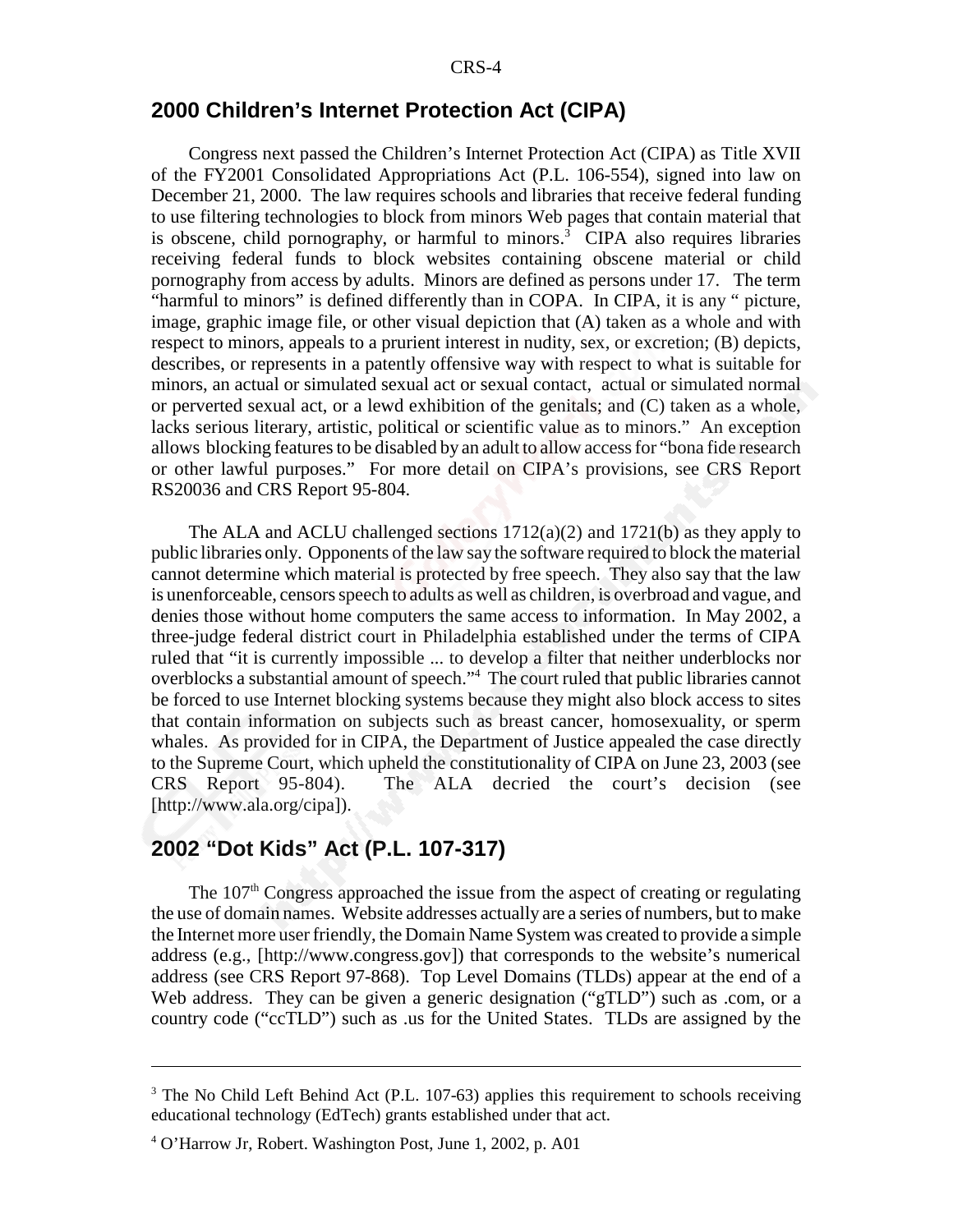Internet Corporation for Assigned Names and Numbers (ICANN), operating under a Memorandum of Understanding with the U.S. Department of Commerce. The .us ccTLD is owned by the Commerce Department, which contracts with a company, NeuStar, for its operation.

Congress passed the Dot Kids Implementation and Efficiency Act (P.L. 107-317) in 2002. It creates a "dot kids" (.kids) second-level domain within the .us ccTLD as "a haven for material that promotes positive experiences for children and families using the Internet, provides a safe online environment for children, and helps to prevent children from being exposed to harmful material on the Internet."5 Participation in the website is voluntary, and the Commerce Department monitors the site to ensure that only material that is "suitable for minors and not harmful to minors" is posted there. "Minors" are defined as children under 13. "Suitable for minors" is defined as material that is "not psychologically or intellectually inappropriate for minors, and serves the educational, informational, intellectual, or cognitive needs of minors, or the social, emotional or entertainment needs of minors." "Harmful to minors" is defined similarly to the way it is in COPA, although it omits obscene material and does not specify the types of material covered (communication, picture, image, etc.) The dot kids domain [http://www.kids.us] was opened for public registrations on September 4, 2003. NeuStar subcontracted with KidsNet, a Florida company, to provide content review and monitoring services. The House Energy and Commerce Subcommittee on Telecommunications and the Internet held a hearing on May 6, 2004 regarding implementation of the act. A NeuStar witness stated that 1,700 .kids.us domain names have been sold, but there were only 13 "live sites"at that time. Critics have complained that the cost for obtaining a dot kids domain name, and paying for required content review, is too expensive, and the content requirements are too restrictive.<sup>6</sup>

#### **2003 "Amber Alert" Act (P.L. 108-21) and Pending Amendments**

The 108<sup>th</sup> Congress passed the PROTECT (Prosecutorial Remedies and Other Tools to End the Exploitation of Children Today) Act, also called the AMBER Alert Act (P.L. 108-21). Among its provisions, the act makes it a crime to knowingly use a misleading domain name to deceive a person into viewing obscenity on the Internet, or to deceive a minor into viewing material that is harmful to minors. Under the act, a domain name that includes a word or words that relates to the sexual content of a site, such as sex or porn, is not misleading. The term "harmful to minors" is defined similarly to CIPA, except that it applies to "any communication" rather than a "picture, image, graphic image file, or other visual depiction." The act also amends the Communications Decency Act so that it applies to child pornography transmitted via the Internet (discussed above), and prohibits "virtual" child pornography (see CRS Report 98-670). In the  $109<sup>th</sup>$  Congress, legislation is pending to increase the penalty for knowingly using a misleading domain name to deceive minors into viewing material that is harmful to minors. Under current law, an offender is to be fined, or imprisoned for no more than four years, or both. H.R. 2318/S. 956 would increase the maximum sentence to 10 years. H.R. 3132, which passed

<sup>&</sup>lt;sup>5</sup> U.S. Congress. House. Committee on Energy and Commerce. Report to accompany H.R. 3833 (H.Rept. 107-449). Washington, U.S. Govt. Print. Off., 2002. p. 5.

<sup>&</sup>lt;sup>6</sup> McGuire, David. Firms Ignore Kids-Only Internet Domain. Washingtonpost.com, February 20, 2003, 6:39 AM.